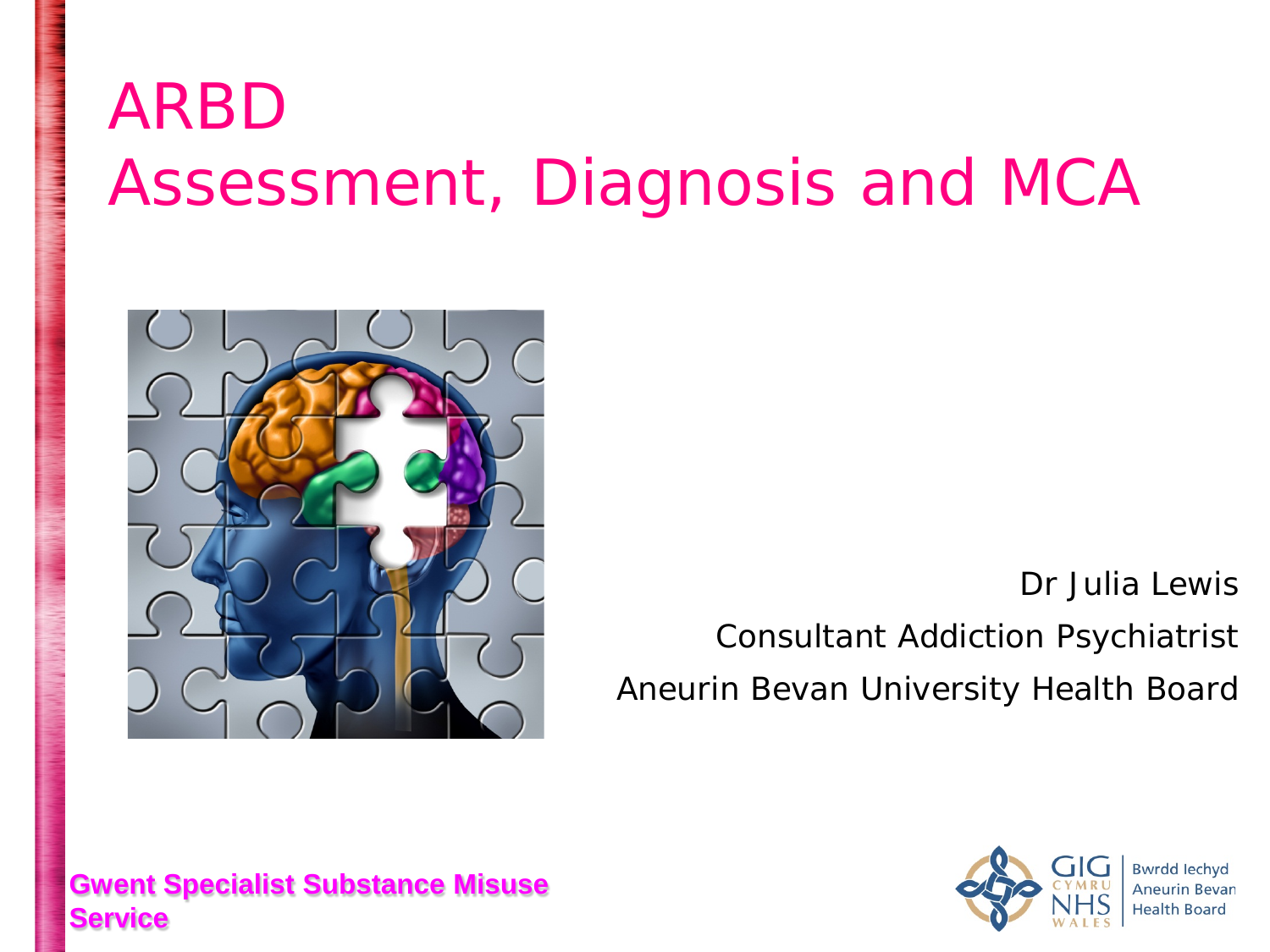### Assessment

Acute **Medical** Stage Acute Global

Confusion Non-permanent Cognitive **Dysfunction** 

Permanent **Cognitive Dysfunction** 



Identify Diagnose

Assess physical, psychological and social effects

Re-assess

#### **Gwent Specialist Substance Misuse Service**

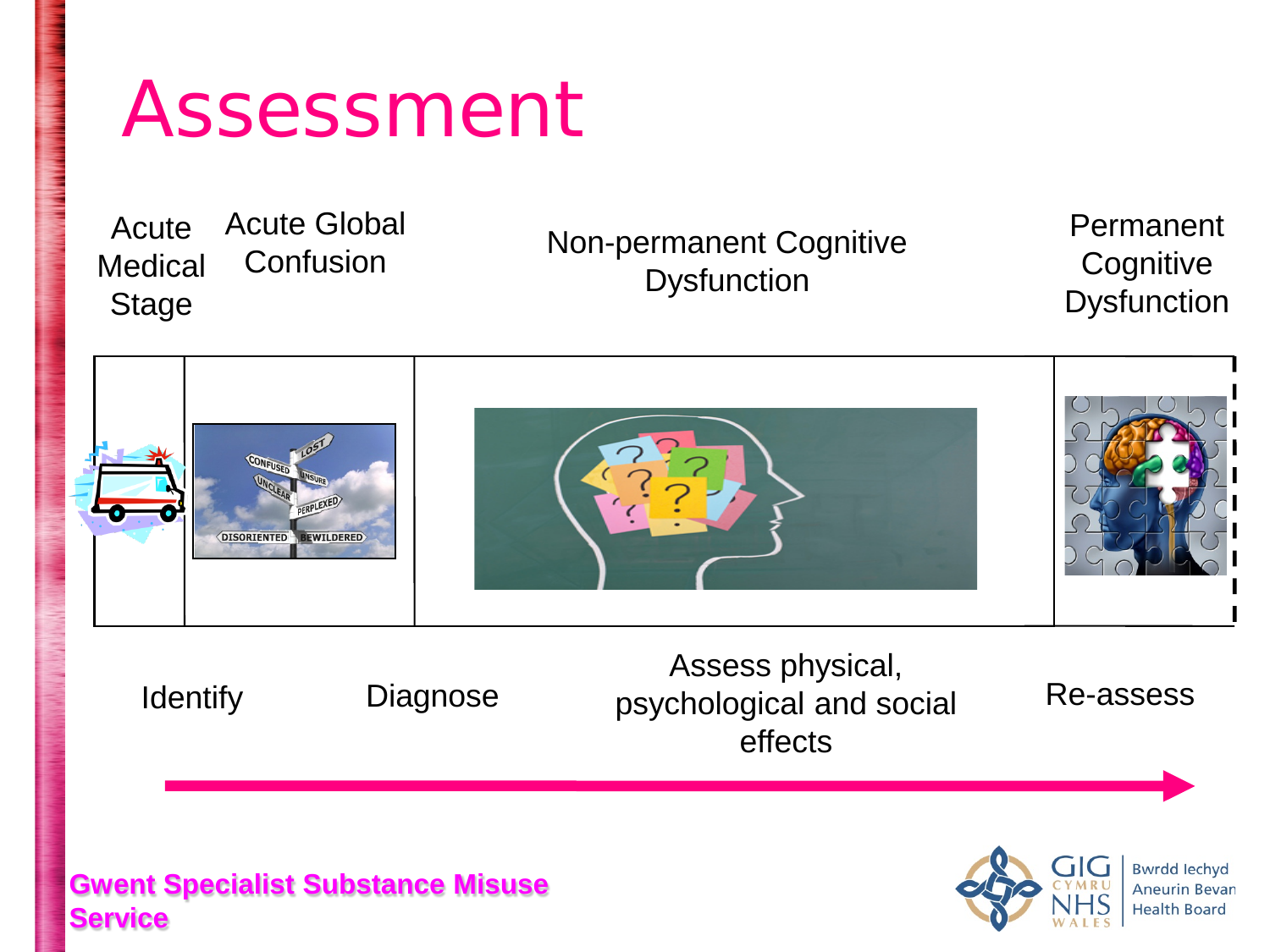# **I**dentify

- High index of suspicion
- History (or probable history) of heavy, longstanding alcohol intake
- Presenting with confusion, memory problems, risk behaviour
- Possible history of alcohol withdrawal
- History of admissions with either similar presentations or other trauma/ disease associated with alcohol misuse

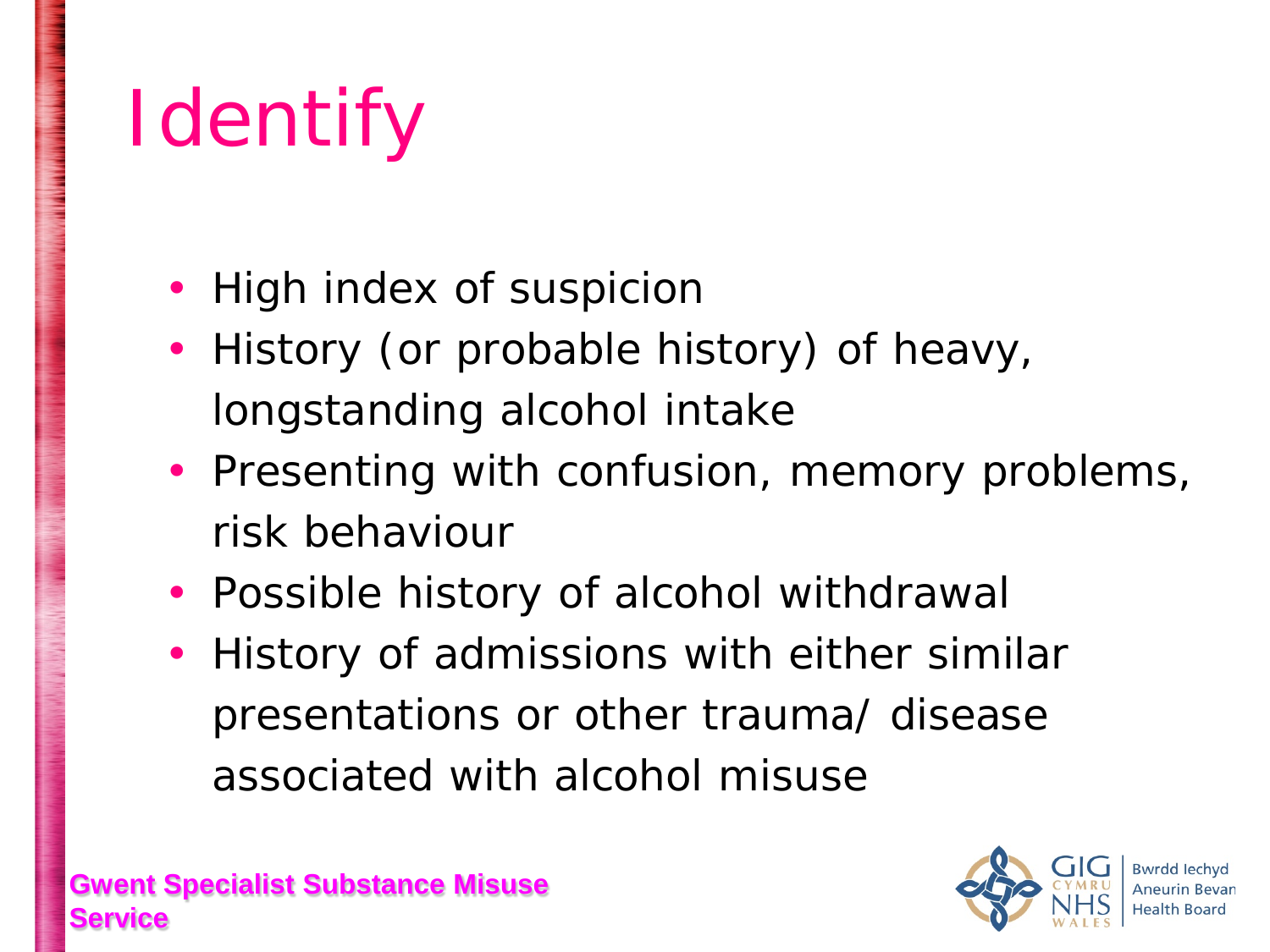### **Diagnose**

- Complete assessment once patient is abstinent from alcohol and stabilised
- Neuroimaging is not diagnostic but can rule out other causes
- Take a good history from patients and informants
- Perform simple cognitive assessment (e.g. ACE-R)
- Perform risk assessment and consider use of MHA/ **MCA**

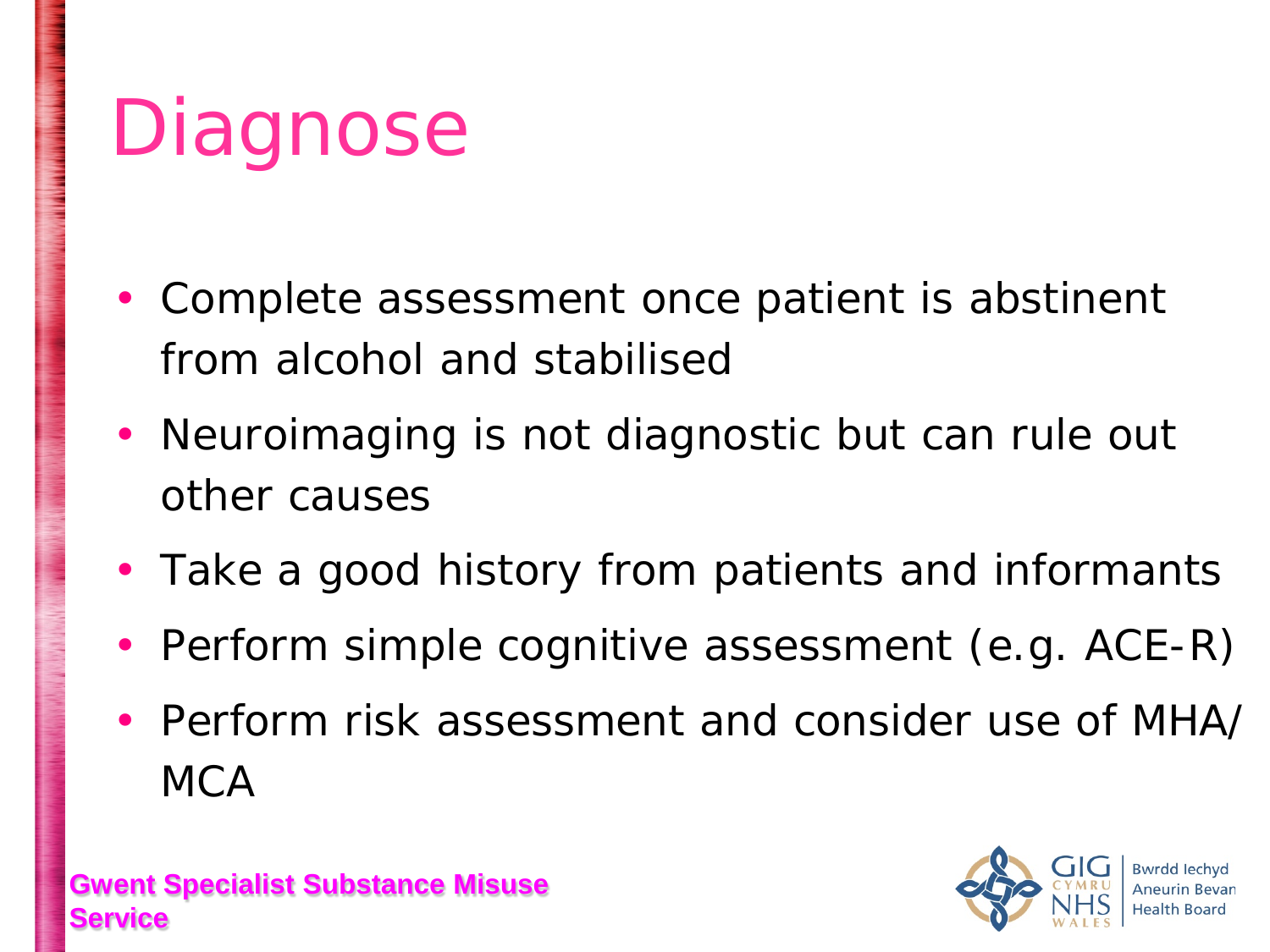### Suggested Diagnostic Criteria (adapted from Oslin)

- A. Criteria for the clinical diagnosis of probable ARBD include the following:
- 1. Evidence of cognitive impairment (as demonstrated by clinical examination or use of appropriate instruments e.g. ACE-R)
- 2. Significant alcohol use as defined by the minimum average of 35 standard drinks per week for men and 28 for women, for a period of greater than 5 years. The period of significant alcohol use must occur within three years of clinical onset of the cognitive deficits.

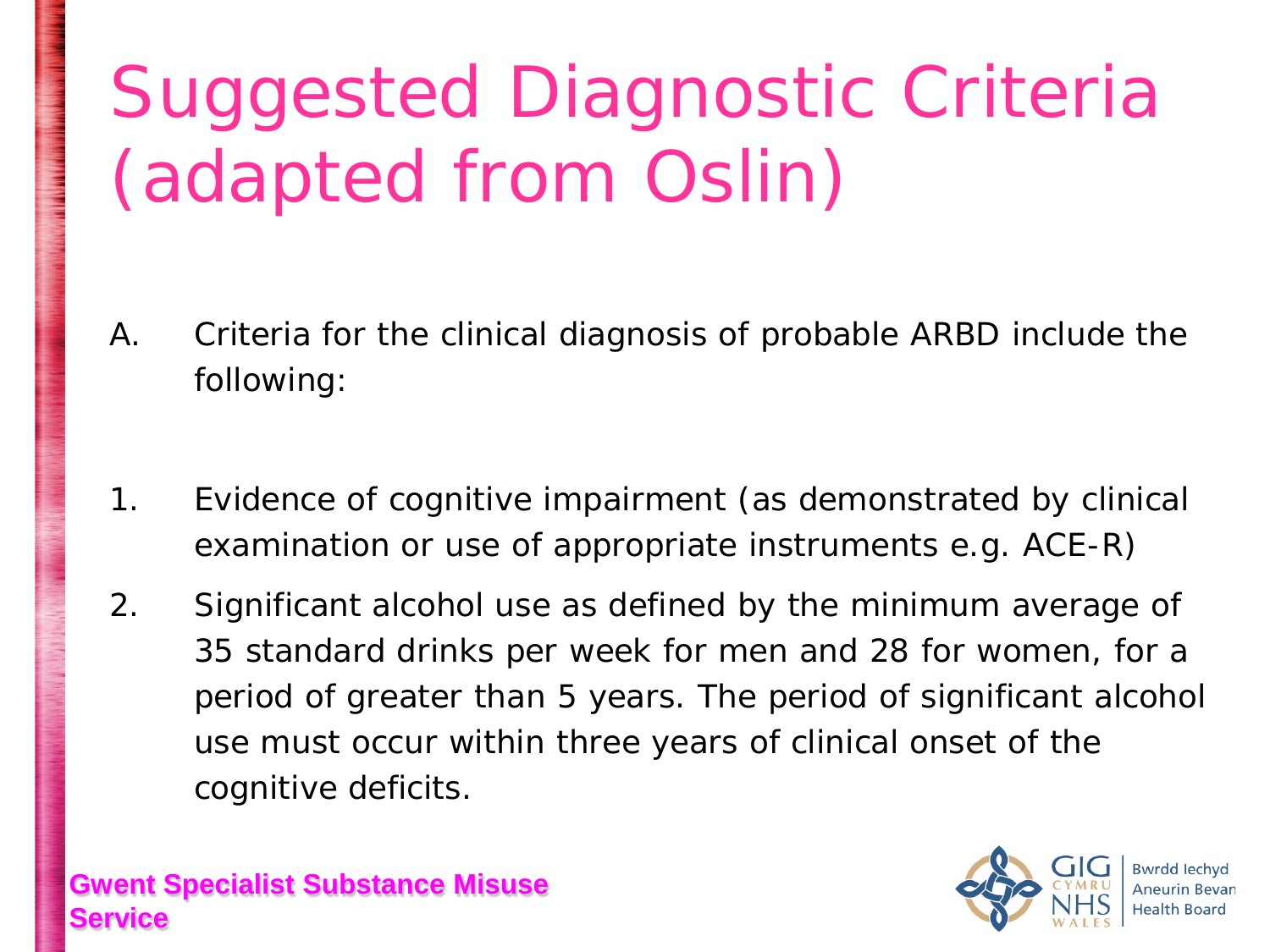### Suggested Diagnostic Criteria (adapted from Oslin)

- B. The diagnosis of ARBD is supported by the presence of the following:
- 1. Alcohol related hepatic, pancreatic, gastrointestinal, cardiovascular or renal disease or other end organ damage
- 2. Ataxia or peripheral neuropathy (not attributable to other non alcohol related causes)
- 3. Neuroimaging evidence of cerebellar atrophy, especially of the vermis
- 4. Cognitive damage and evidence of ventricular or sulcal dilatation are likely to improve within the first 60 days, residual damage will be slower to improve and may be permanent

**Gwent Specialist Substance Misuse Servi** 



Bwrdd Iechyd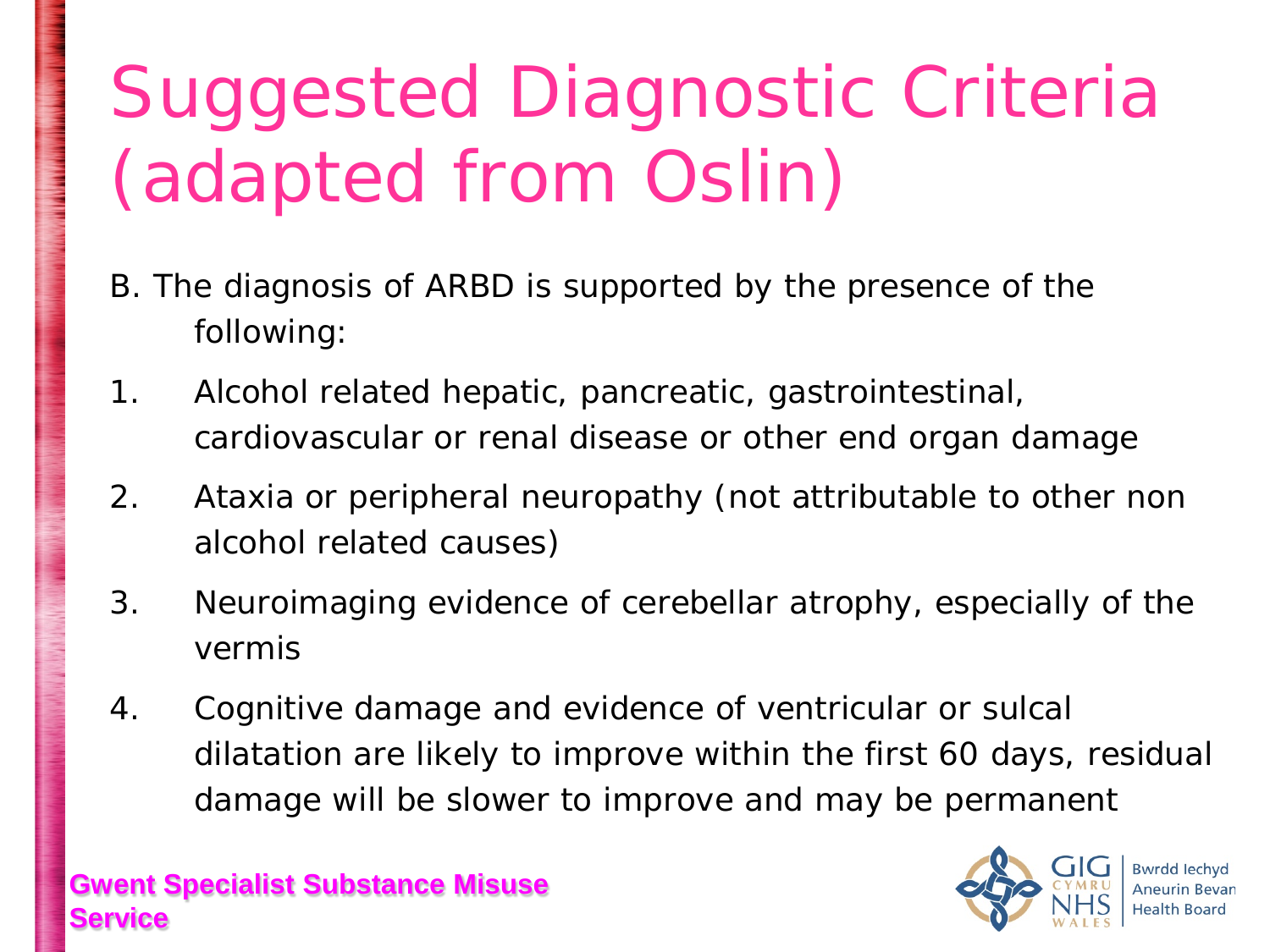### Suggested Diagnostic Criteria (adapted from Oslin)

- C. The following clinical presentation inidicates that there may be complicating conditions such as vascular or traumatic lesions
- 1. The presence of language impairment, especially dysnomia or anomia
- 2. The presence of focal neurological signs or symptoms (except ataxia or peripheral sensory polyneuropathy)
- 3. Neuroimaging evidence of cortical or subcortical infarction, subdural haematoma or other focal brain pathology
- 4. Elevated Hachinski ischaemia scale score

#### **Gwent Specialist Substance Misuse**  (Wilson et al, 2012) **Service**

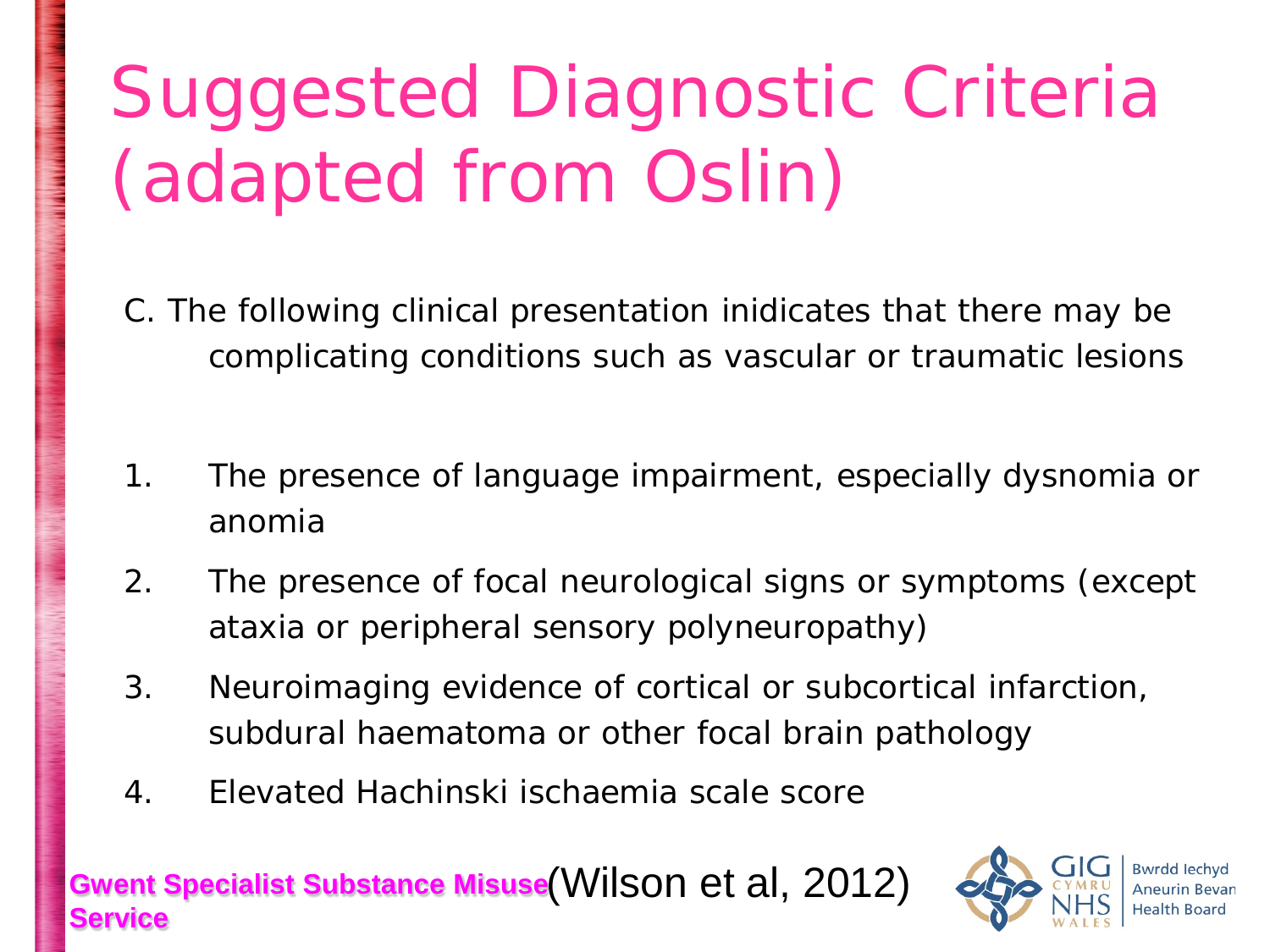### Assess complications

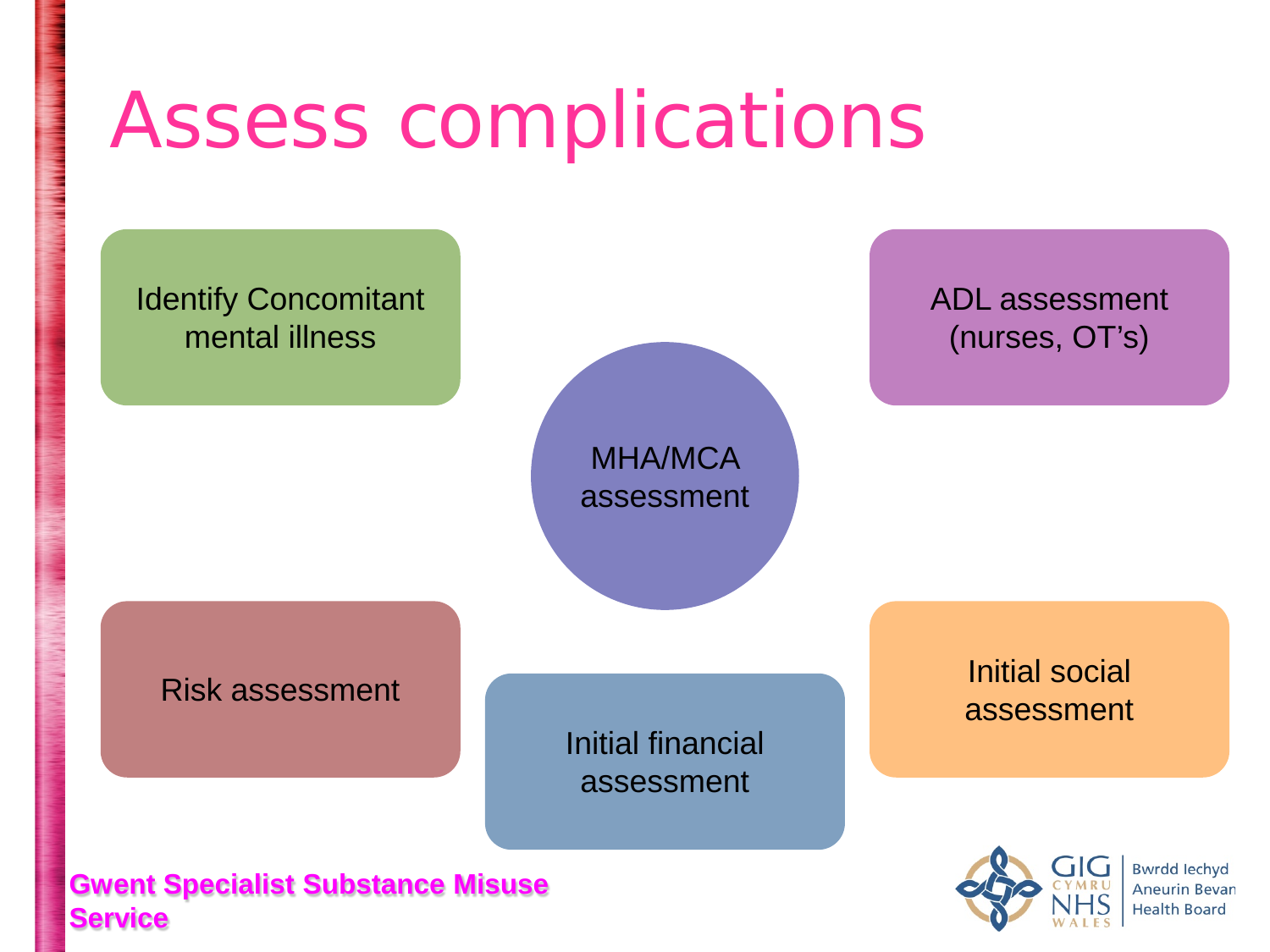### Re-assess

- With changes to environment
- With different stages of illness
- With acute changes
- When family/ staff feel it is necessary
- As an ongoing, regular process

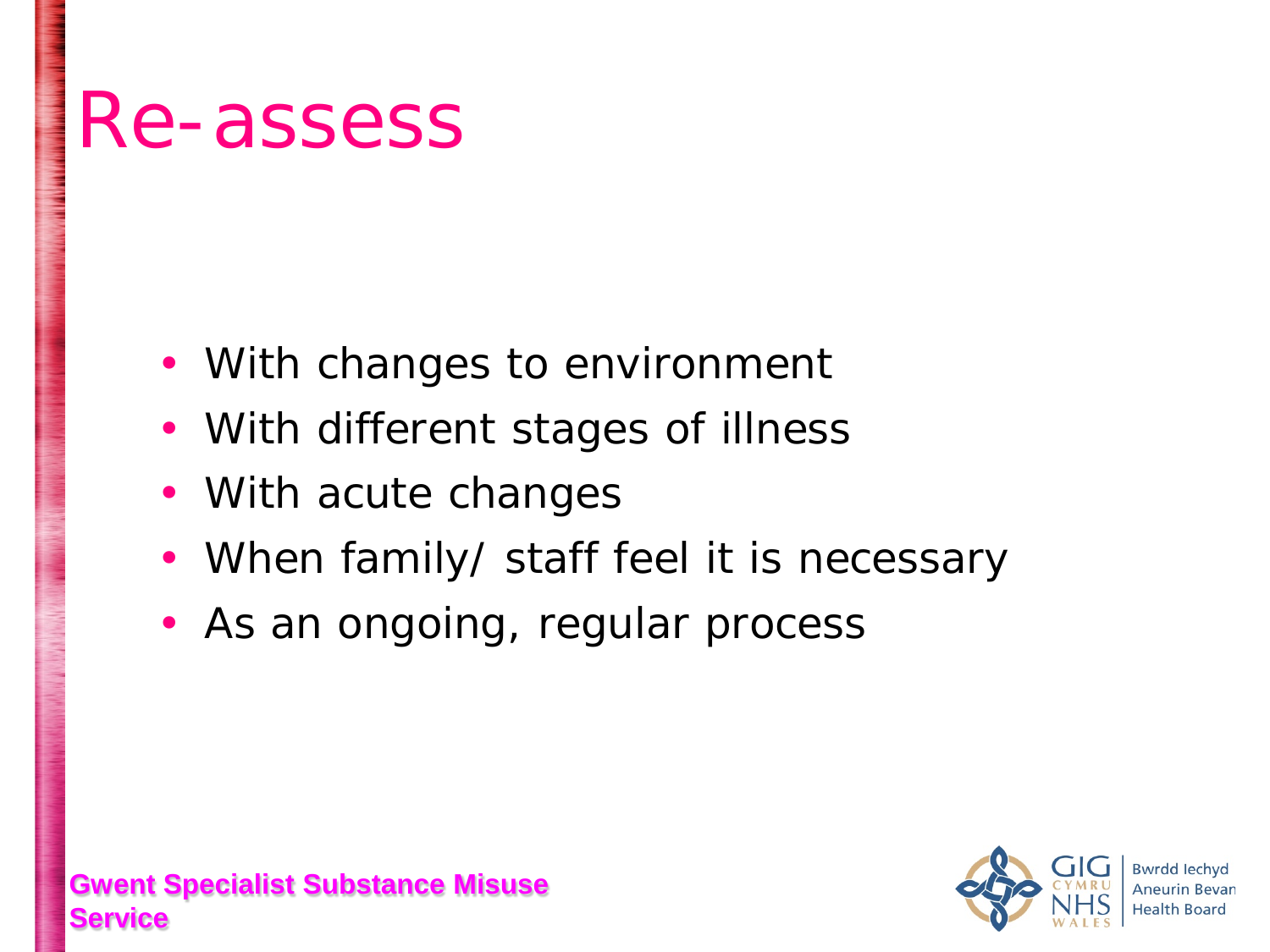# Mental Capacity Act (2005)

When could it be appropriate in these patients?

- Acute physical stage
- Maintaining abstinence in supportive environment during initial confusional period
- Ongoing protection due to residual cognitive deficits

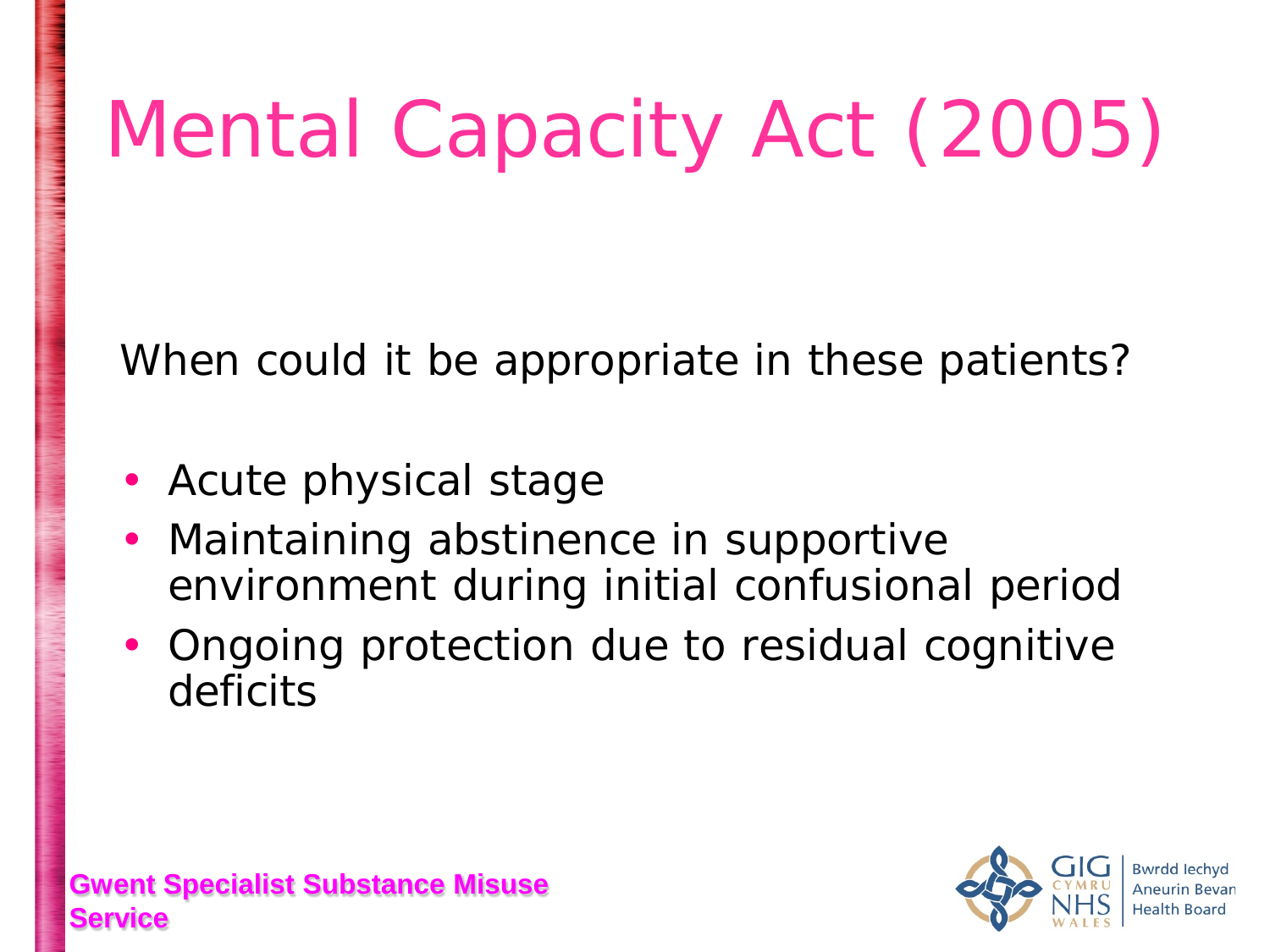#### **Gwent Specialist Substance Misuse Service**

# Mental Health Act Mental Capacity Act

- ICD-10 mental and behavioural disorders due to use of alcohol, amnesic disorder (F10.6)
- MHA appropriate for the treatment of mental health component – is often preferred as deemed to have greater protection for patient
- For longer term Deprivation of Liberty (DoL) arrangements
- Such as holding patient in a specialist nursing home to ensure abstinence, calm supportive environment etc

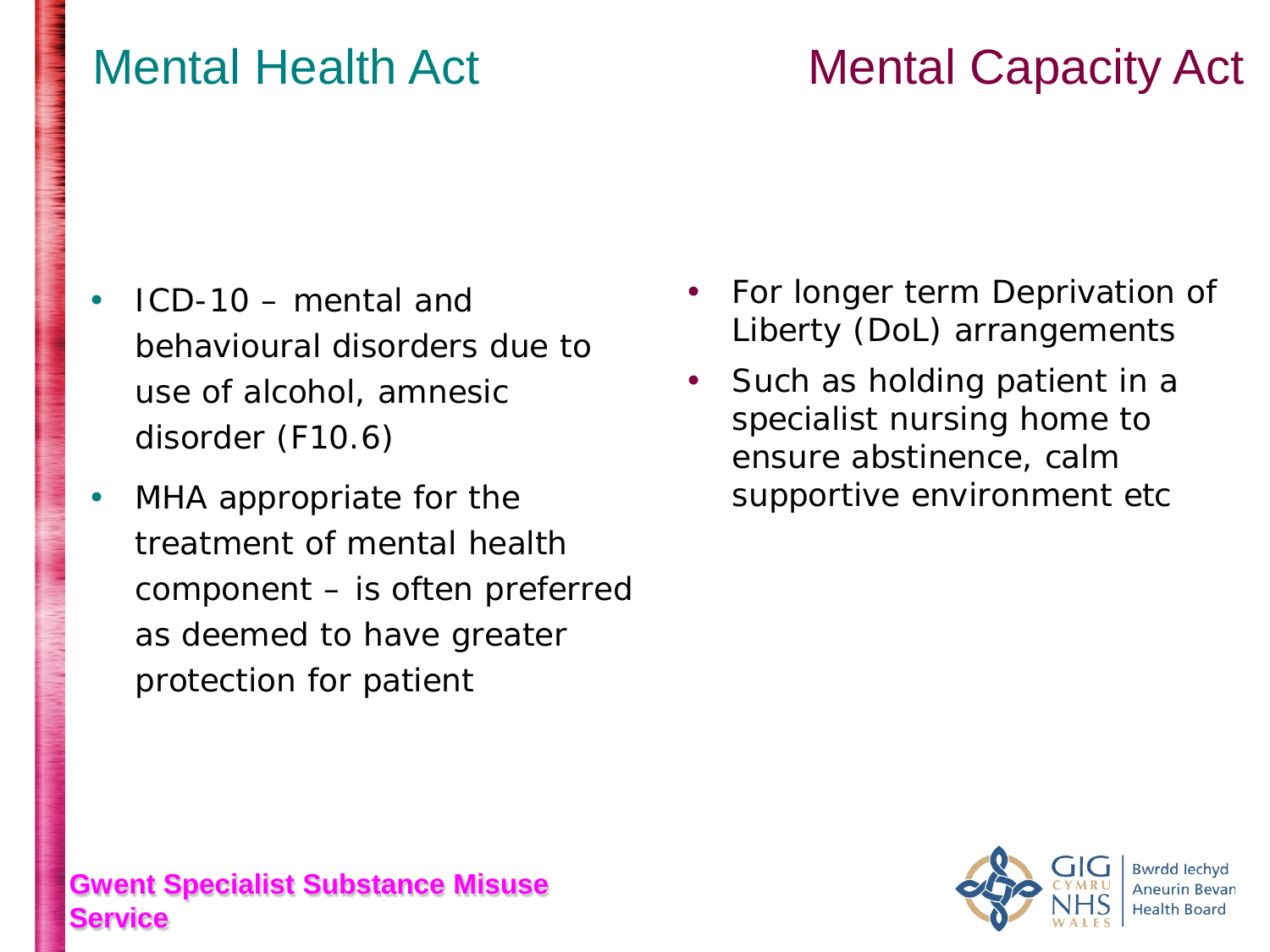## General Principles of MCA

Does patient lack capacity?

Consider "best interests' decision

Consider DoL



**Bwrdd lechvd Aneurin Bevan Health Board**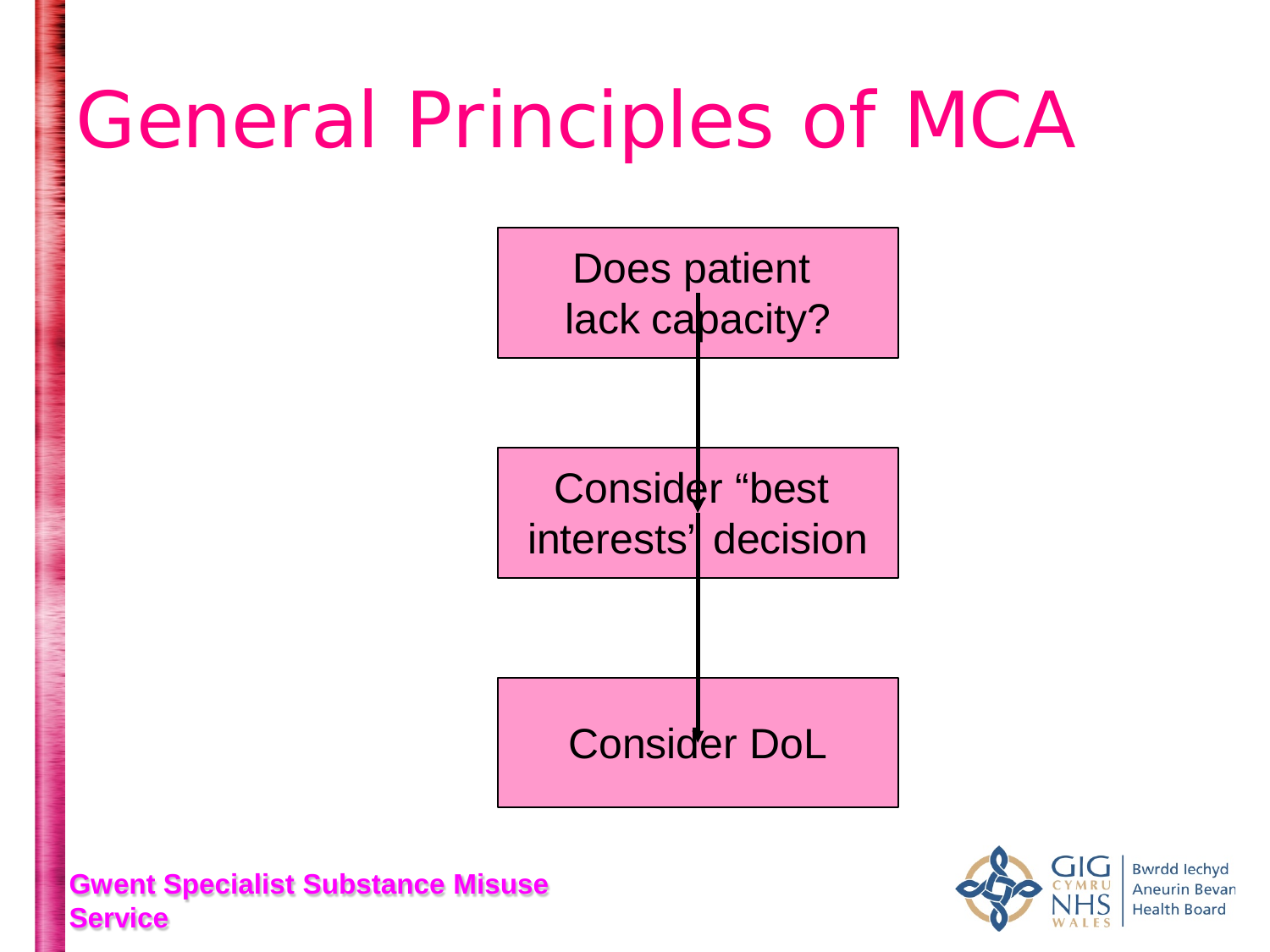## Test of Capacity

- Does patient understand the information relevant to the decision (presented appropriately and with assistance)?
- Can they retain the information (long enough to make the decision)?
- Can they weigh it as part of a decision-making process?
- Can they communicate their answer to you (with assistance if required)?

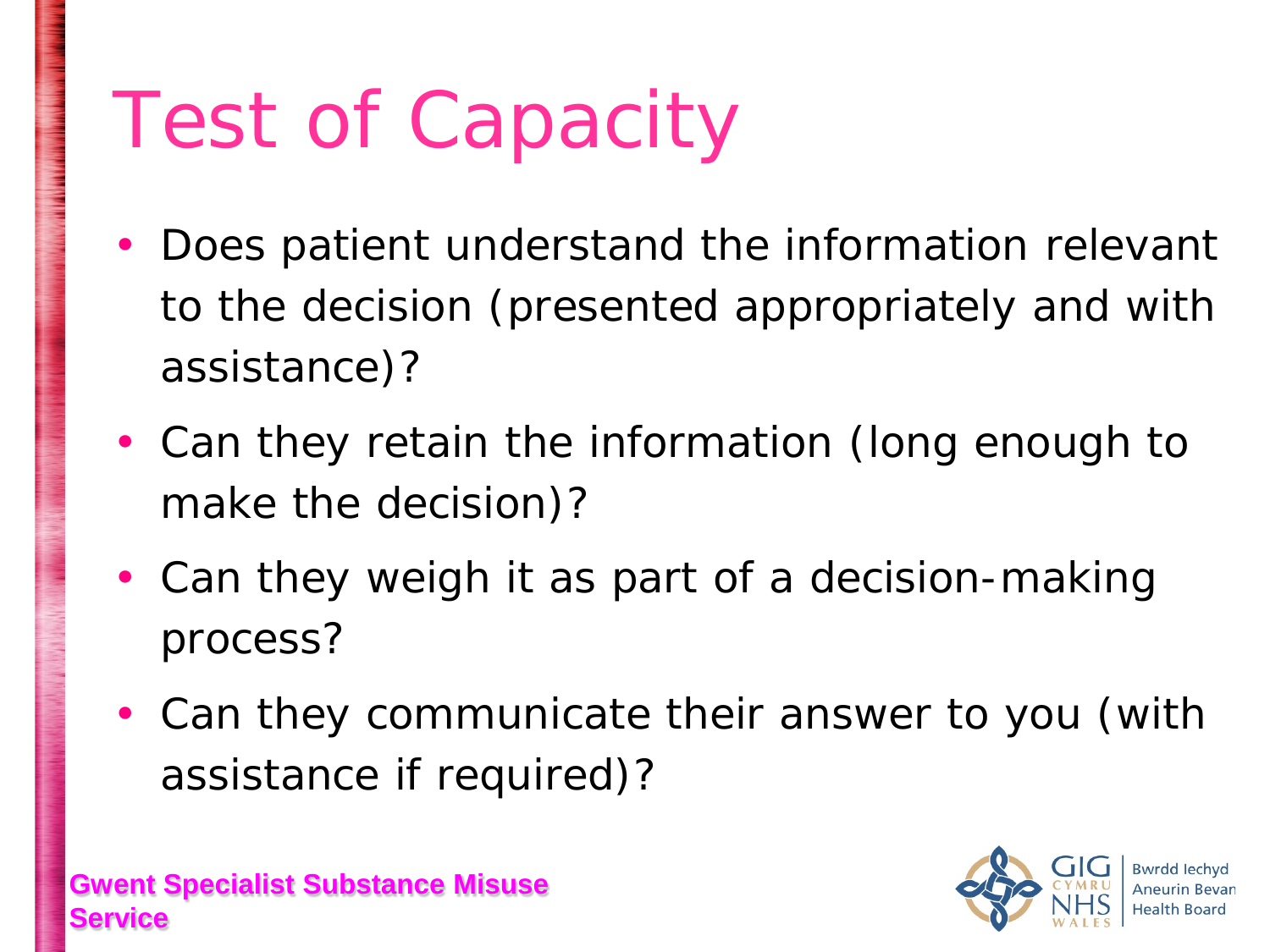### However……

- Individuals are allowed to make "unwise" choices
- Capacity is 'decision-specific'
- Assume the individual has capacity unless proved otherwise
- Do not treat people as incapacitous unless you have taken all practicable steps to help them
- Always do things or take decisions for people without capacity in their best interests
- Always take the least restrictive option

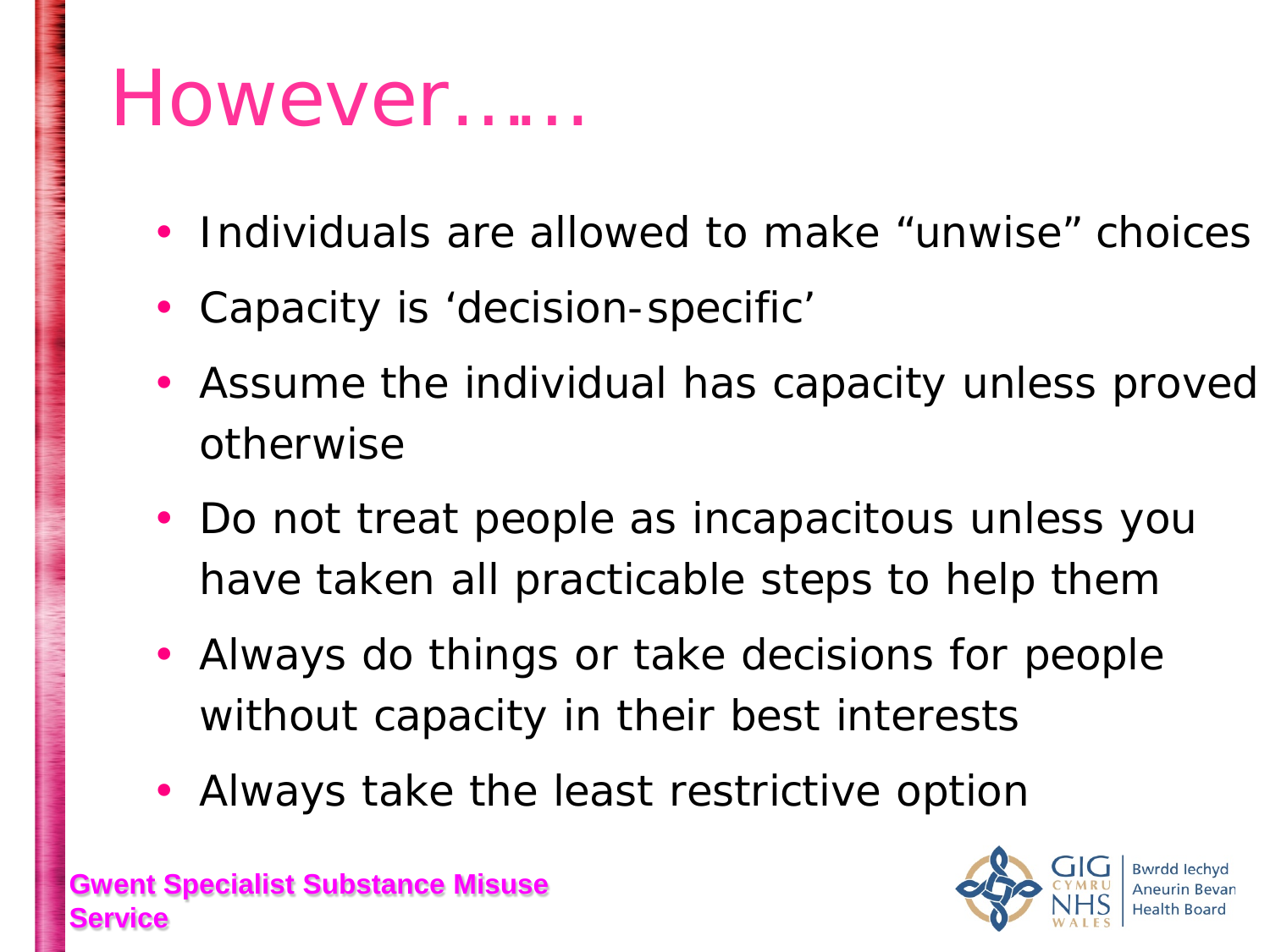### So, why would we be considering it?



Do they have the capacity to make decisions about placement?

Do they have the capacity to make decisions about abstinence?



BE NICE TO YOUR KIDS

They'll choose your nursing home

**Demotivation** 





**Bwrdd lechvd Aneurin Bevan Health Board**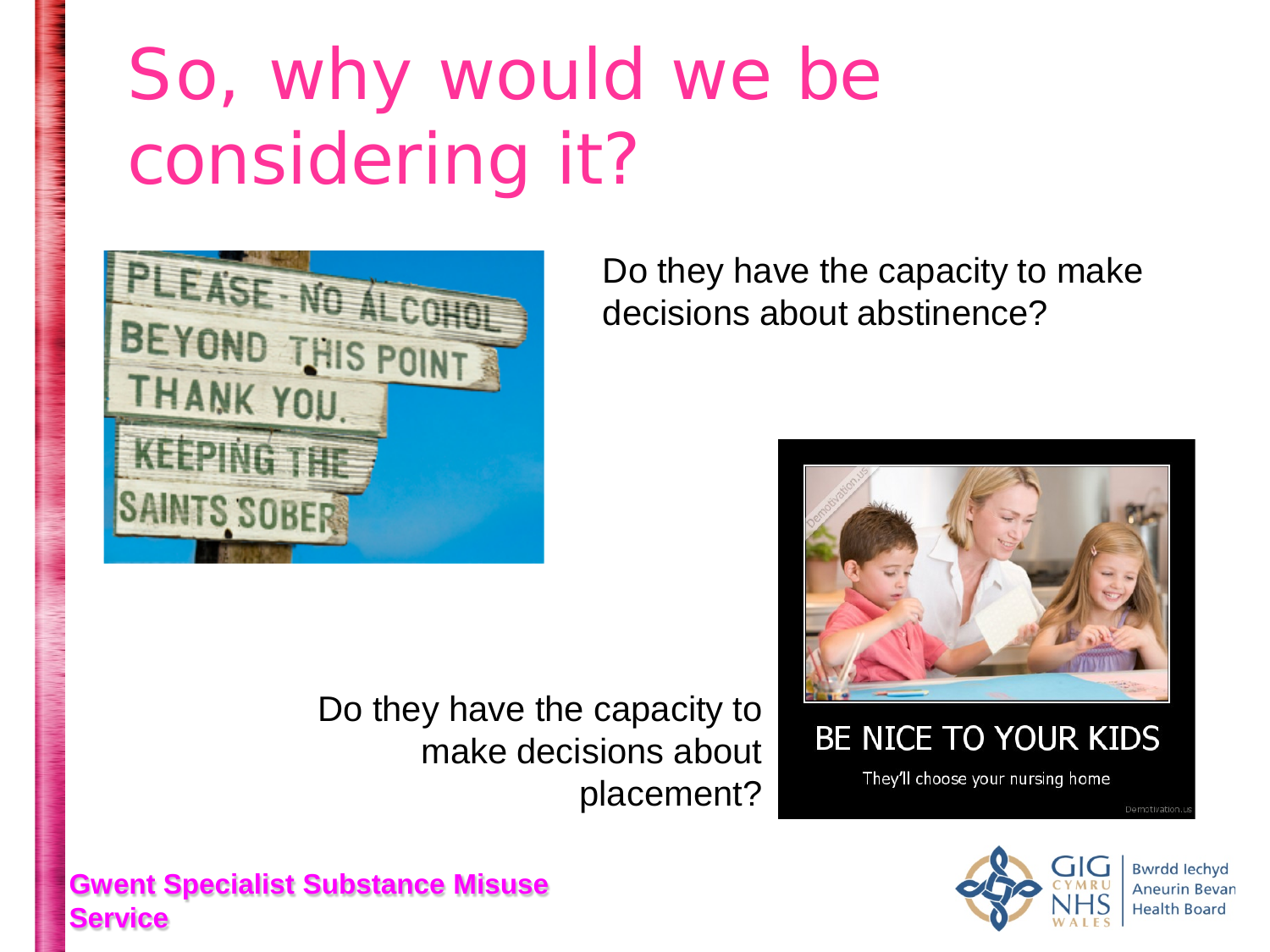### Best Interest Decisions

- Whether the decision can be delayed in case they regain the ability to make the decision in the future (e.g. recovering from an episode or illness, or getting support with communicating their wishes.)
- When someone is working out what is in the best interests of another person, they cannot make a decision based merely on their appearance, age, medical condition, or behaviour.
- When deciding what would be in their best interests all the relevant information needs to be considered, and it is important to involve them as much as possible in decisions affecting them.

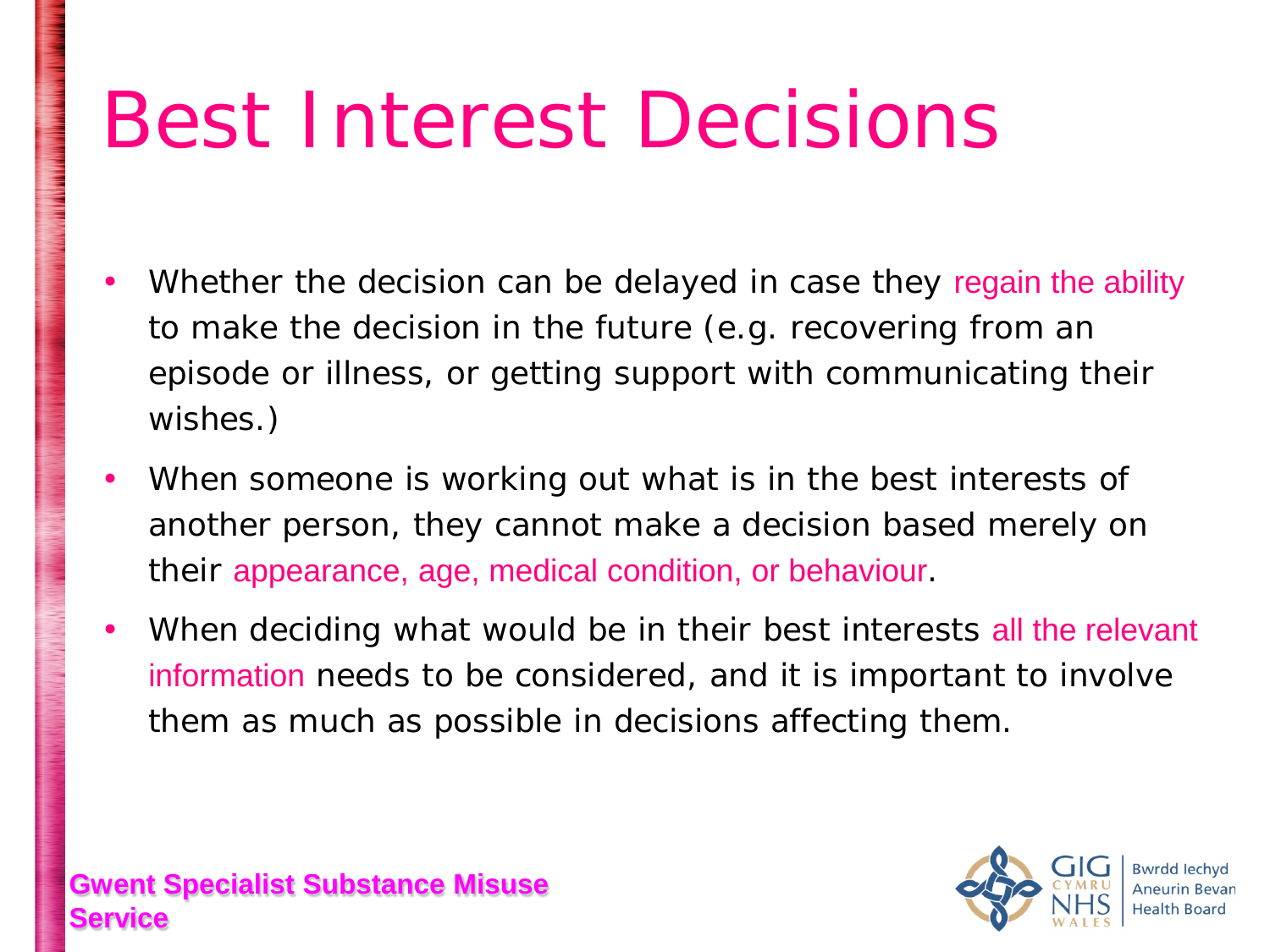- Their wishes, feelings, values and beliefs. This includes any views they have expressed in the past that would help to understand what their wishes and feelings might be. This may be things they have said to other people, how they have behaved in similar circumstances in the past and especially things they have written down. This places them at the centre of any decision being made on their behalf.
- The views of their family members, parents, carers and other relevant people who support them or are interested in their welfare, if this is practical and appropriate.
- If decisions are being made about treatment that is needed to keep them alive, people are not allowed to be motivated by a desire to bring about their death, and they must not make assumptions about the quality of their life.

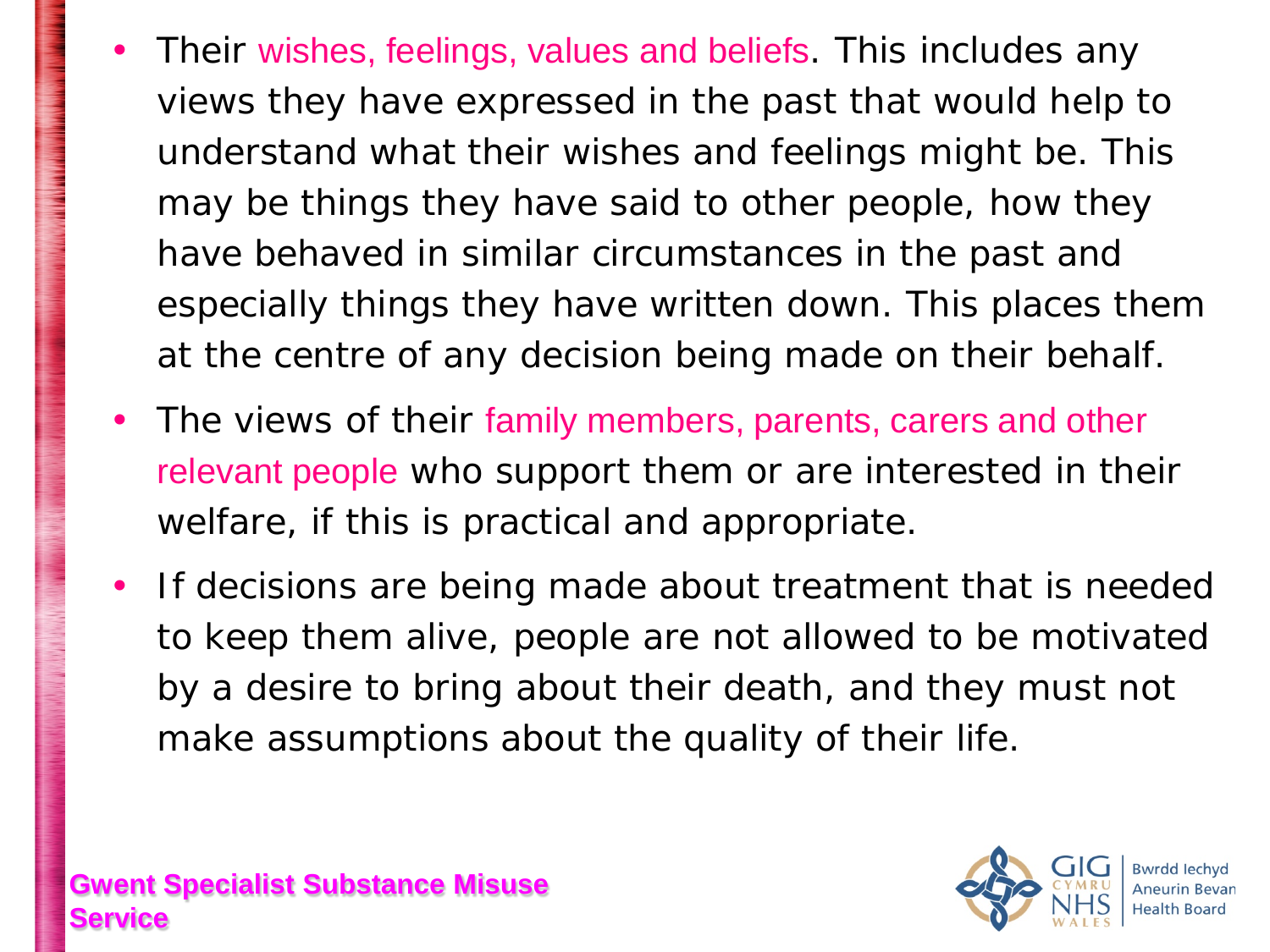# Deprivation of Liberty

Restraint or restrictions on an incapacitate individual's liberty can be justified under the Mental Capacity Act 2005 provided:

- reasonable steps are taken to establish that the individual lacks capacity in relation to the matter in question; and
- it is reasonably believed that the individual does lack capacity in relation to the matter in question; and
- it is in the best interests of that individual for the act to be done; and
- it is reasonably believed that it is necessary to do the act to prevent harm to that individual; and
- the act in question is a proportionate response to the likelihood of the individual suffering harm; and
- the act in question is a proportionate response to the seriousness of that harm



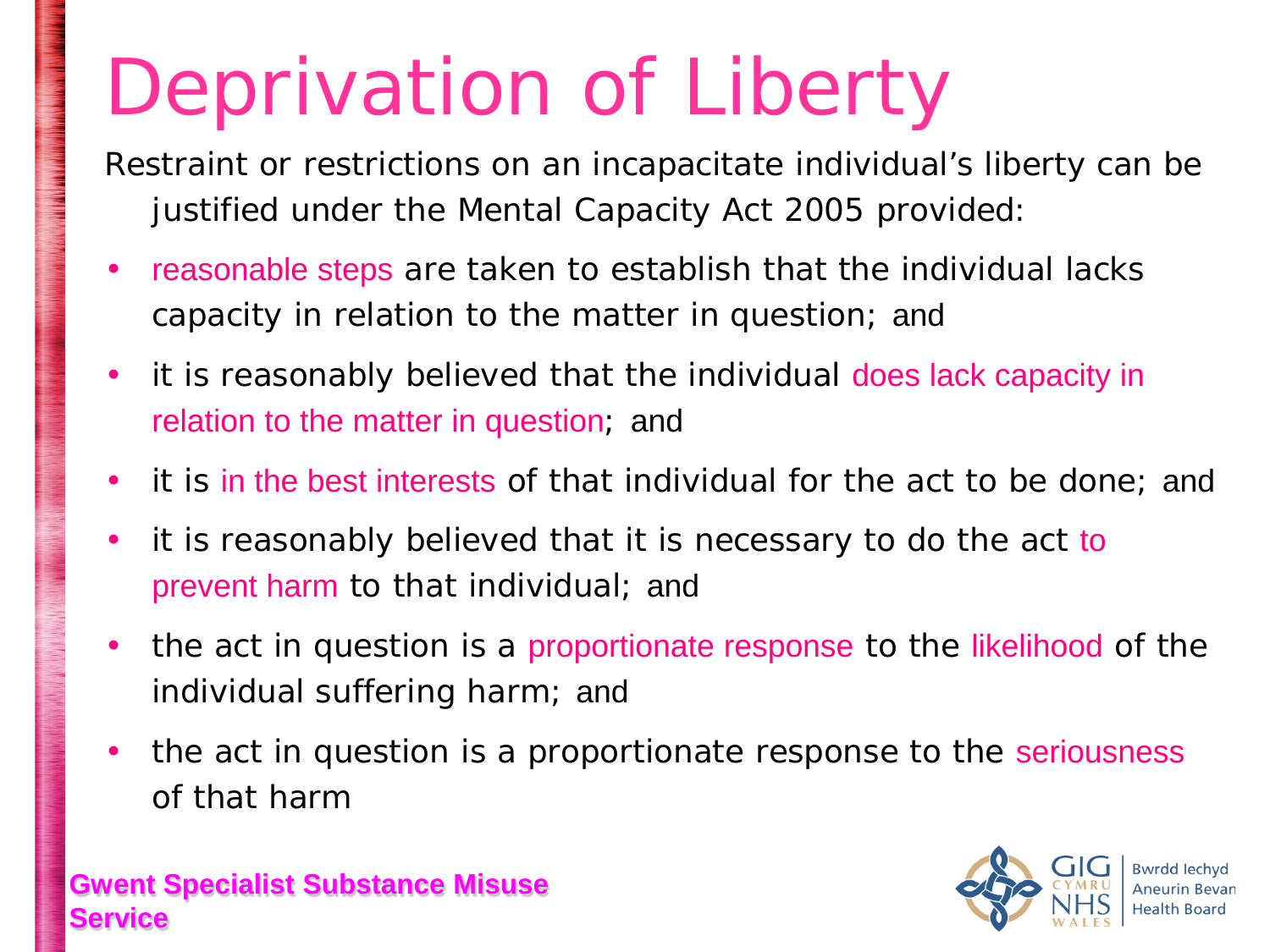Deprivation of Liberty Safeguards (DOLS)

- The managing authority makes application to their supervisory body for an 'authorisation' of deprivation of liberty.
- Applications can be made on either an 'urgent' or 'standard' basis
- The supervisory body, having received such an application, is responsible for ensuring that the application is assessed

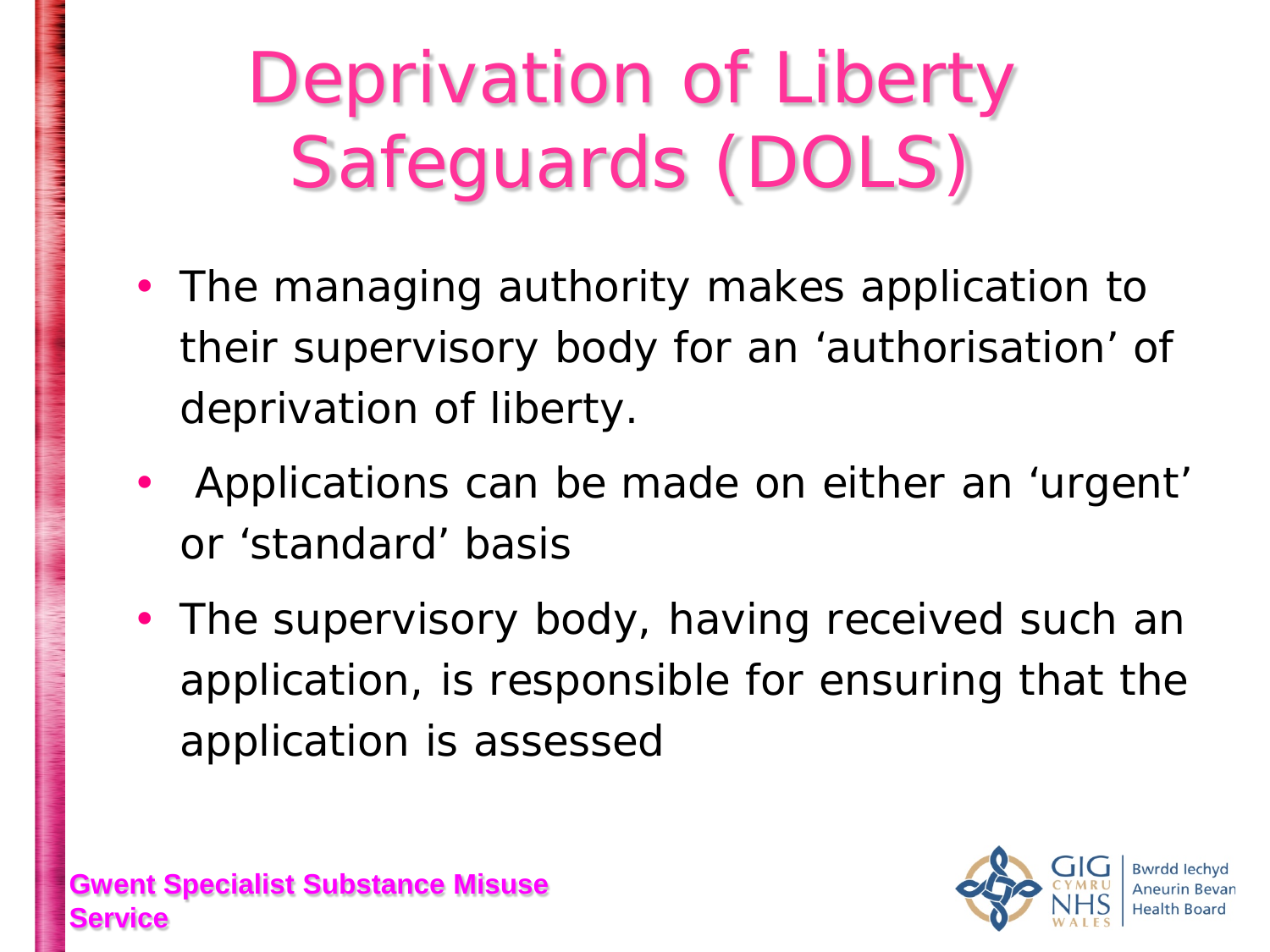## DOLS Assessments

Once an application is made, the supervisory body will have to appoint 'assessors' to positively assess each of the following 'qualifying criteria':

- That the individual is over 18;
- That the individual is of unsound mind (a mental health assessment);
- That the individual lacks capacity.



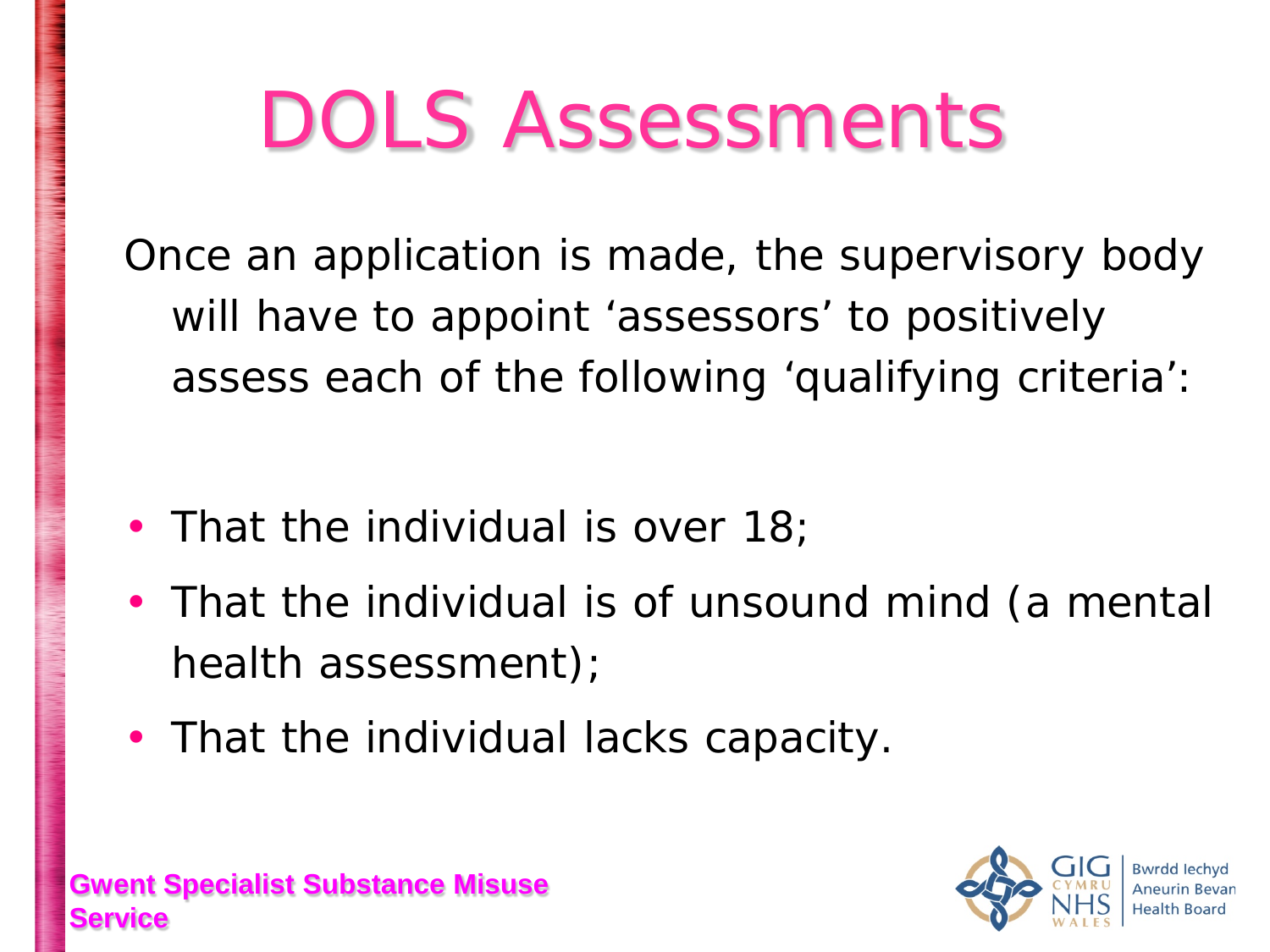- That the individual is not subject to the Mental Health Act 1983 (and so ineligible for treatment under the Mental Capacity Act 2005);
- That any deprivation of liberty would not conflict with any valid advanced decisions made by the individual (ie under a lasting power of attorney);
- That the deprivation of liberty would be in the best interests of the individual.

The assessments must be completed within 21 days.



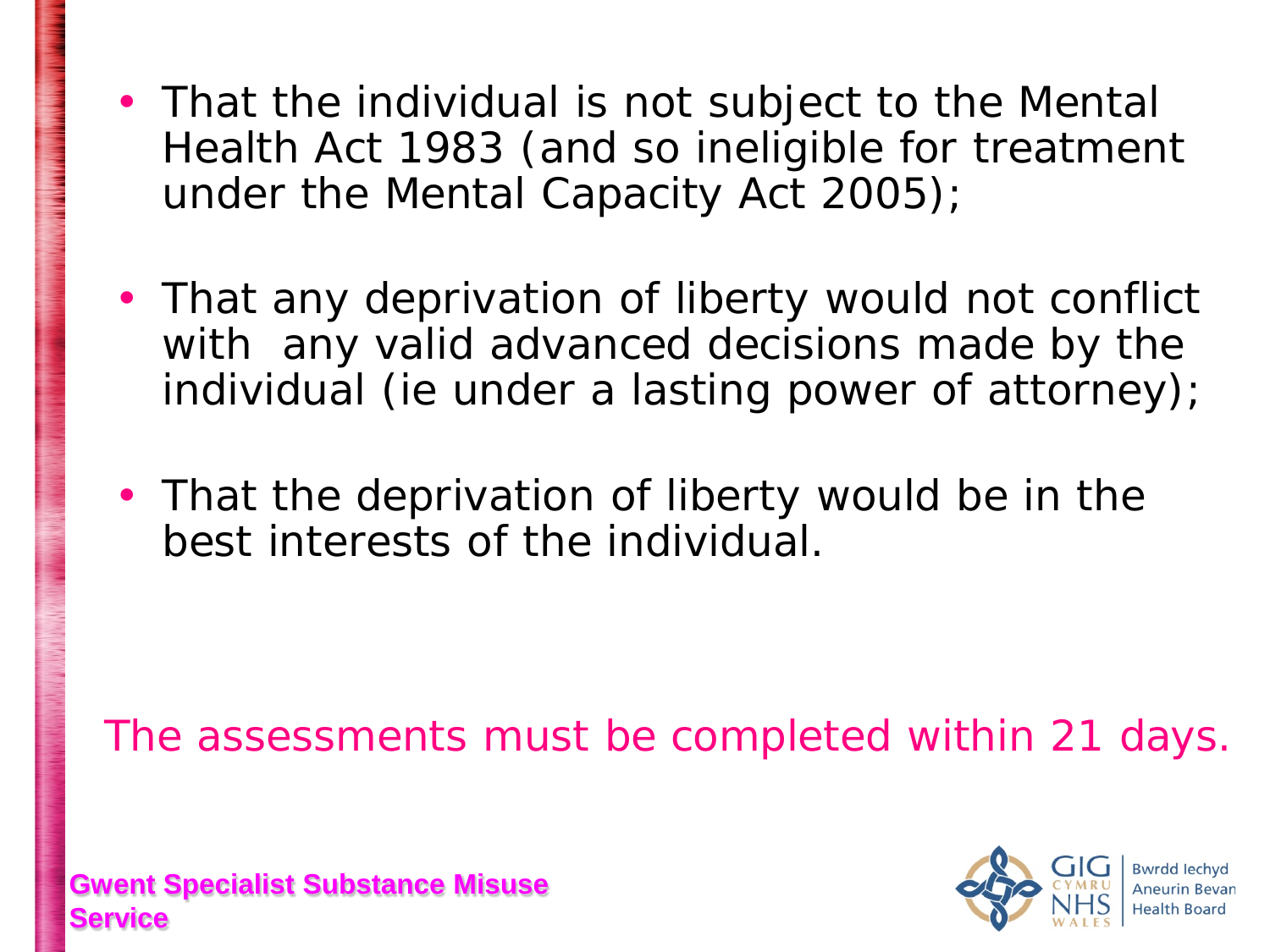- Best interests assessor must always give consideration as to whether the care being considered could be provided in a less restrictive manner, or in a way that would not involve a deprivation of liberty.
- If the criteria are satisfied then authorisation is given.
- The maximum duration of a standard authorisation is 12 months.

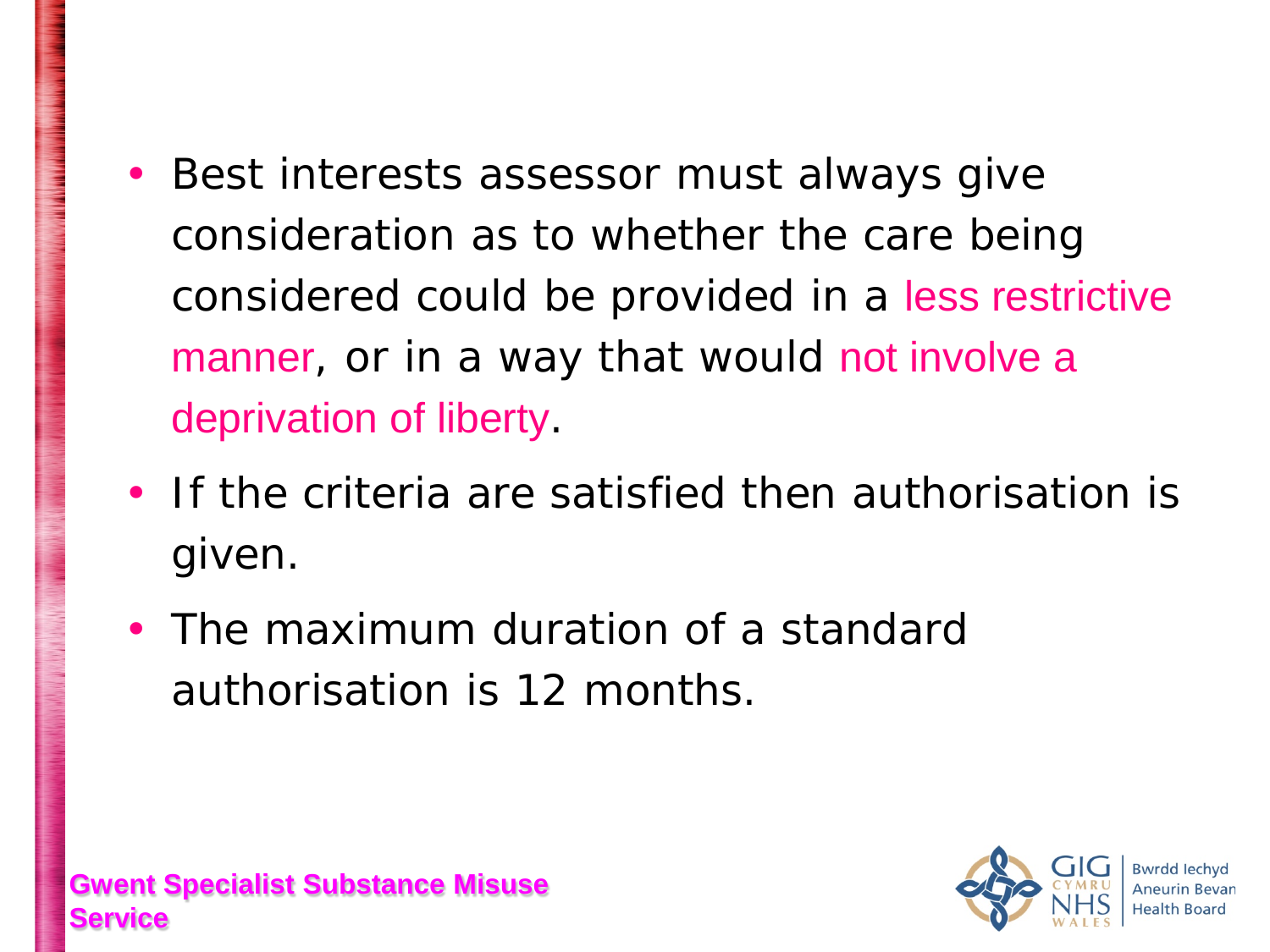## Summary

- Assessment of ARBD
- How MCA might apply in ARBD
- Practicalities of using MCA in ARBD





**Bwrdd lechvd Aneurin Bevan Health Board** 

#### **Gwent Specialist Substance Misuse Service**